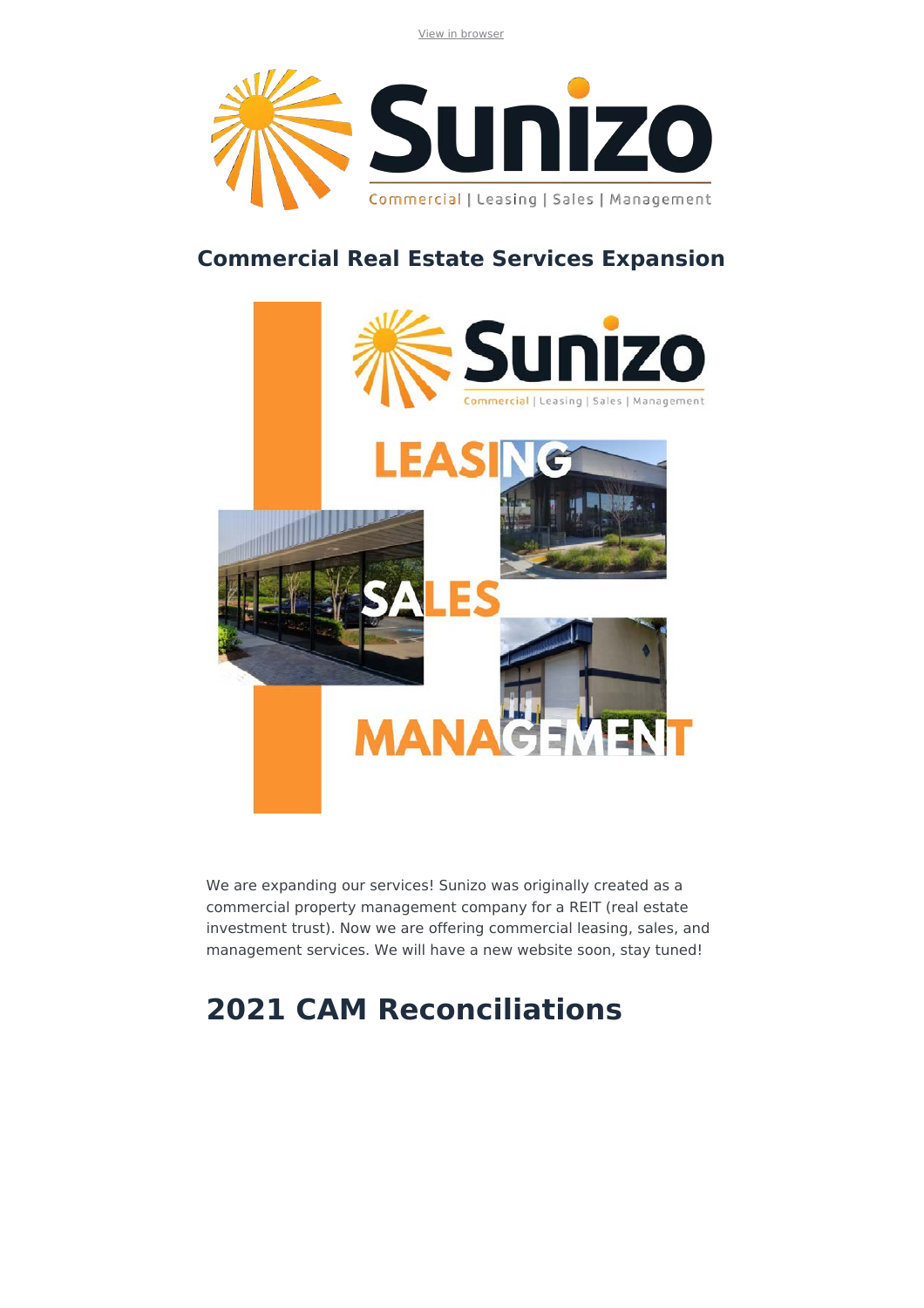

Photo by **Scott Graham** on Unsplash

CAM (Common Area Maintenance) reconciliations were recently conducted for tenants that are on NNN (triple net leases). You may have received a notification via email or in the mail. Just a reminder, CAM is estimated for each coming year and at the end of the year, the budget and **actual** costs are evaluated. Tenants will either have to pay the difference if they haven't paid enough in regard to the **actual** costs of the CAM or they will receive a refund if they have overpaid for the year. Please refer to your lease for additional information.

# **Search for the Next Tenant Spotlight**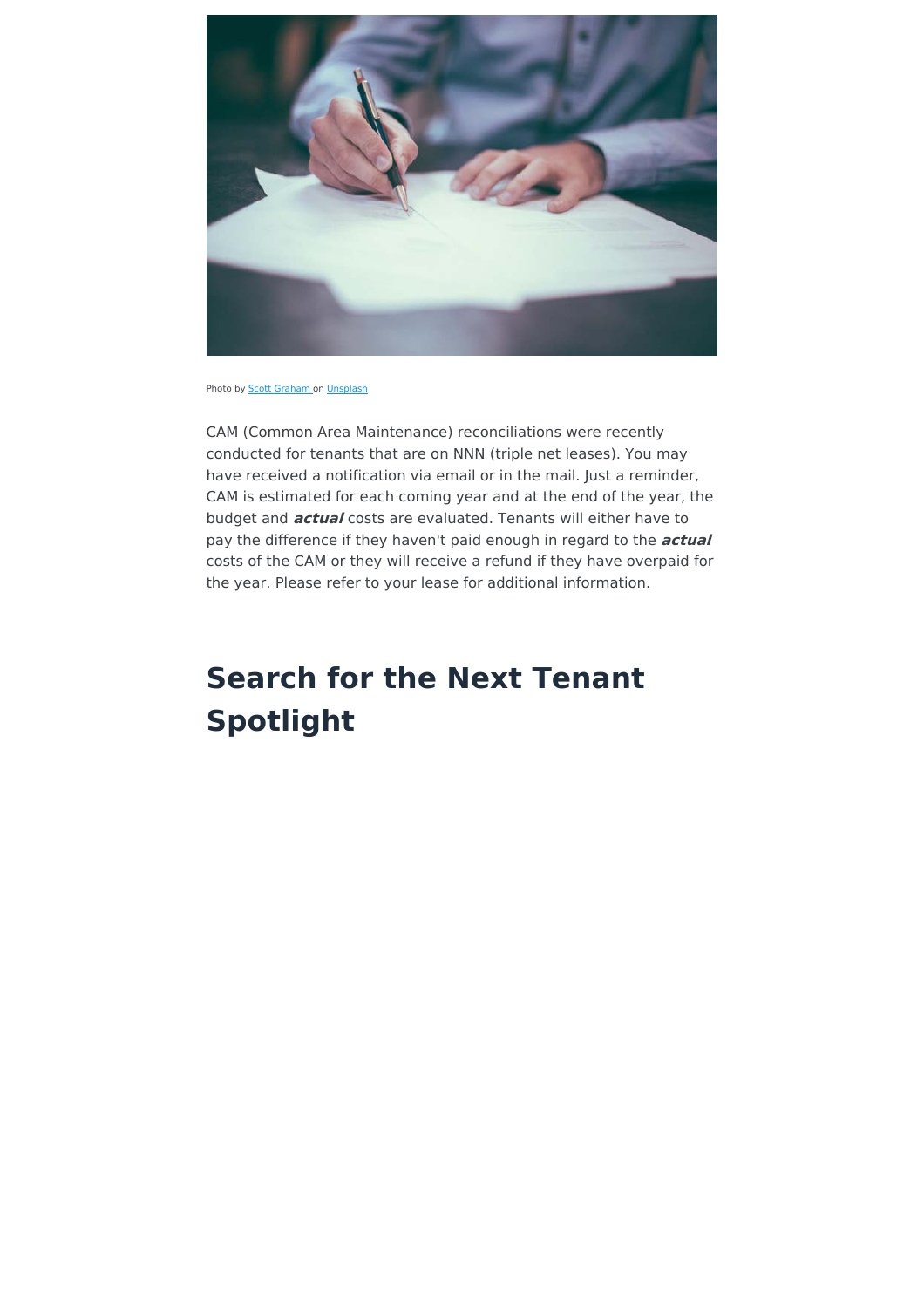

We've had the honor over the past few years to interview tenants about their businesses. Sunizo is on the search for the next tenant who wants additional exposure for their business. We post details about your company on social media and in our newsletter. If you would like your business to be featured online and to other local businesses in Florida and Georgia (potential customers), send an email to stephanie@sunizo.com with the subject "Tenant Spotlight."

## **Sudoko**

Are you on your break? Try out this Sudoku challenge and see if you can find all the missing numbers!